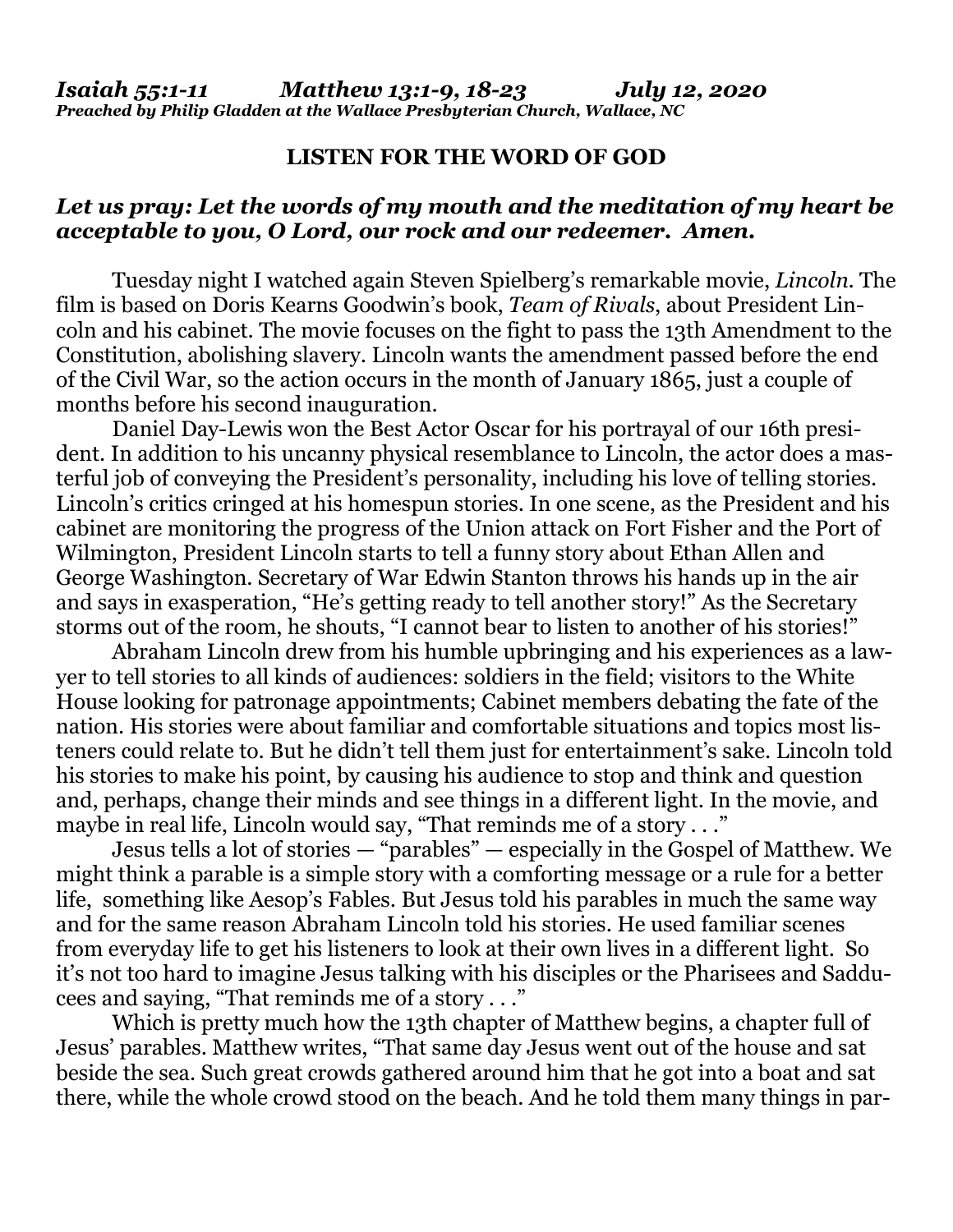ables, saying: 'Listen! That reminds me of a story . . .'" (Matthew 13:1-3a, with my addition at the end!)

I want to share Jesus' story in two parts. And, instead of beginning at the beginning, I want to start at the end, where Jesus says: "Let anyone with ears listen!" (Matthew 13:9) As you listen to Jesus' story, think about these questions:

\* What did you hear?

\* Where are you in this parable?

\* When and how have you felt all of these responses to God's Word? Why?<sup>1</sup>

Imagine Jesus sitting in a boat off the shore of the Sea of Galilee, the shore full of people who have come to hear him preach. Maybe as Jesus scans the crowd he happens to see, off in the distance, a man carefully walking back and forth on the hillside. So Jesus says, "That reminds me of a story . . ."

Matthew 13:3-8: "A sower went out to sow. And as he sowed, some seeds fell on the path, and the birds came and ate them up. Other seeds fell on rocky ground, where they did not have much soil, and they sprang up quickly, since they had no depth of soil. But when the sun rose, they were scorched; and since they had no root, they withered away. Other seeds fell among thorns, and the thorns grew up and choked them. Other seeds fell on good soil and brought forth grain, some a hundredfold, some sixty, some thirty."

Now I don't know much of anything about agriculture and gardening. Nancy has the green-thumb in our family and our back yard is beautiful because of that. But this story about a sower going out to sow got me thinking. Is that really the best way to plant seed? Just throw it wherever and see what happens?

Not according to Garden Gate Magazine. In an article called "How to sow seeds outdoors," Jennifer Howell shares some tips on how best to direct-sow seeds into your garden:

\* Make sure your seedbed has been rained on or watered so the soil is moist and can hydrate the seeds.

\* Make sure you plant when it's overcast so the sun doesn't scorch the soil and the seeds.

\* Plant when mild temperatures are forecast and make sure the temperatures don't vary much in the week after you sow the seeds.

\* As much as possible, make sure you plant when there are no big storms predicted, so the seeds don't get washed away.

She then gives some pretty thorough instructions about how to prepare the garden bed and plant the seeds.

What a contrast to the sower in the story. He just tossed the seeds out willy-nilly. Some seeds fell on the path. Some fell on rocky ground. Some fell among the thornplants. Even though some of those seeds sprouted, none of them survived for long because the birds ate them, the soil was too shallow, the sun was too hot, and the thorns choked them out.

Fortunately, some of the seeds fell on good soil and, lo and behold, the sower reaped a HUGE harvest — thirtyfold, sixtyfold, even a hundredfold! Again, I don't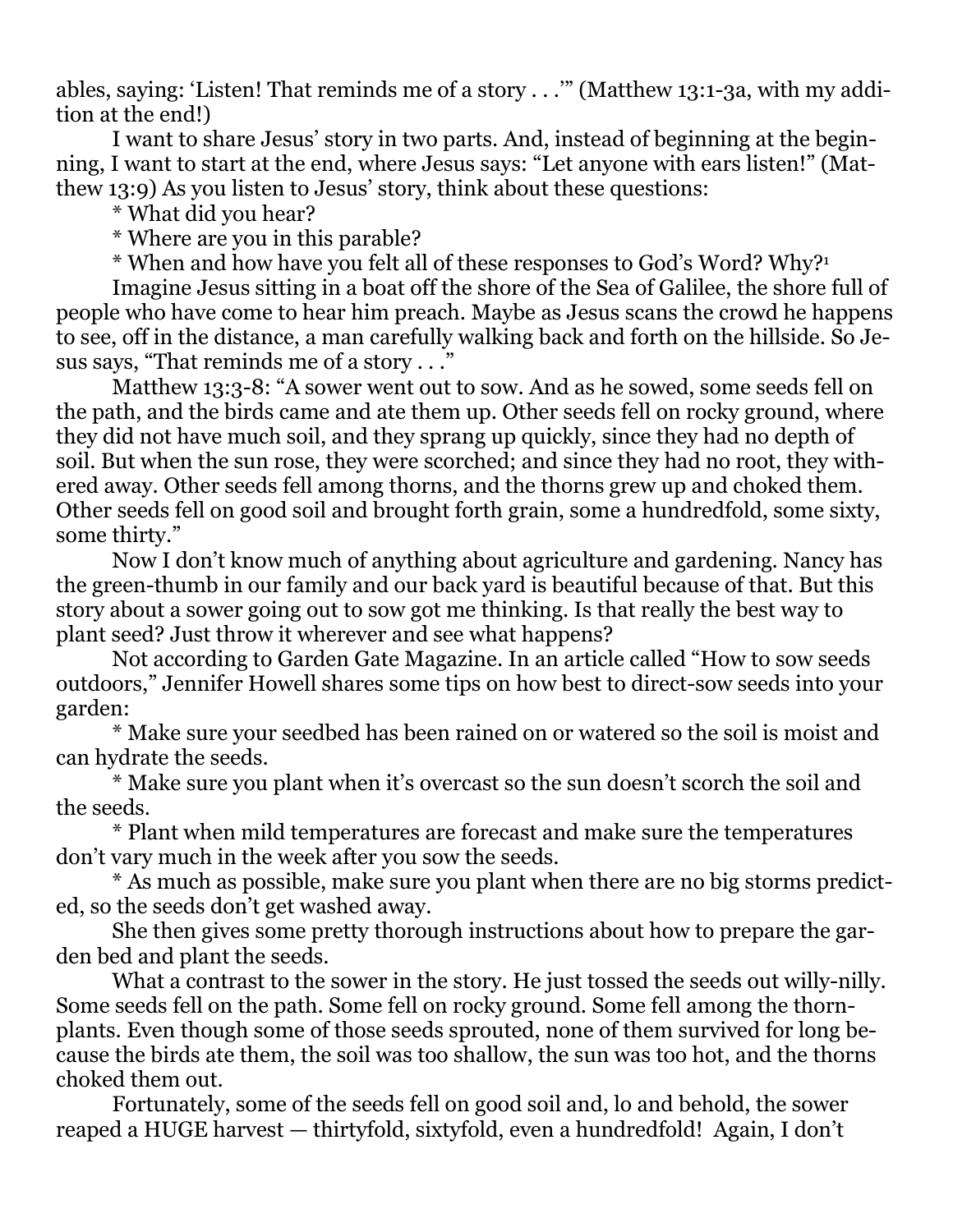know much about agriculture, but I reckon that a hundredfold crop yield would be staggering and enormous, maybe more than enough to make up for the seeds that landed on the path, on the rocky ground, and among the thorn-plants.

So, what did you hear? Where are you in this parable? Do you have enough information yet to understand the parable and decide how it fits your life or, better yet, how it challenges your life?

To be honest, we really don't have enough information, do we? For one thing, the sower seems to be pretty irresponsible. And second, what's with the incredible harvest? Maybe the disciples were in the same boat. Matthew tells us they came and asked Jesus, "Why do you speak to them in parables?" Why, indeed, Jesus? Why don't you just tell us straight-out what you're talking about? Ah, but that's the beauty of Jesus' stories. He captures our attention with the familiar scenes and characters, and then includes a plot-twist at the end that causes us to scratch our heads and think deeply about what his story really means for our lives. That's probably why Jesus says, "Let anyone with ears listen!" or, as *The Message* says, "Are you listening to this? Really listening?"

It just so happens that this is one of the few parables that includes an explanation from Jesus:

Matthew 13:18-23: "Hear then the parable of the sower. When anyone hears the word of the kingdom and does not understand it, the evil one comes and snatches away what is sown in the heart; this is what was sown on the path. As for what was sown on rocky ground, this is the one who hears the word and immediately receives it with joy; yet such a person has no root, but endures only for a while, and when trouble or persecution arises on account of the word, that person immediately falls away. As for what was sown among thorns, this is the one who hears the word, but the cares of the world and the lure of wealth choke the word, and it yields nothing. But as for what was sown on good soil, this is the one who hears the word and understands it, who indeed bears fruit and yields, in one case a hundredfold, in another sixty, and in another thirty."

It's tempting and dangerous to assume right off the bat that the four soils represent four different groups of people. After all, as you heard Jesus explain his story, did you find yourself thinking, "Oh yeah, my life has been hard packed as that path sometimes. My life can get rocky sometimes. My life is full of cares and concerns sometimes. Thank God, occasionally my life seems to be like the good soil and something grows from time to time"? But it's also dangerous to assign people to the four different types of "soil" because, you know what? We tend to end up putting ourselves in the "good soil" category most of the time. But maybe our soil could be better prepared for the word of the kingdom . . .

That reminds me of a story . . . An old farmer, who looked like he was down on his luck, was standing on his porch when a stranger walked up and asked him for a drink of water. As they stood and looked out at the fields, the stranger asked the farmer, "How's your cotton coming along?"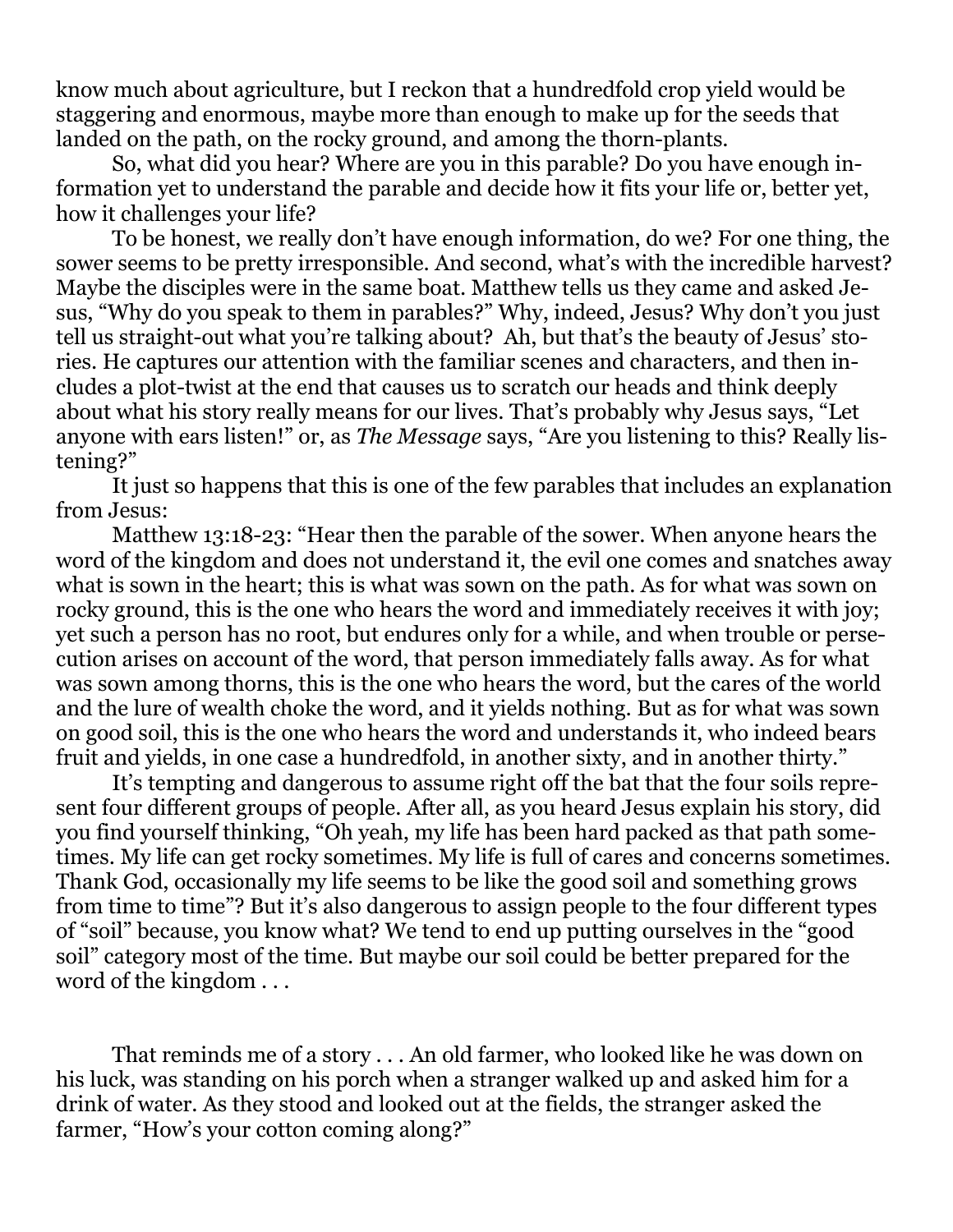"Ain't got any," said the farmer.

"Did you plant any?"

"Nope," said the farmer. "Afraid of the boll weevils."

"Well," asked the stranger, "how's your corn?"

The farmer shook his head and said, "Didn't plant any, afraid there would be no rain."

The stranger persisted: "Well, how are your potatoes?" Of course, the farmer said, "Ain't got any, scared of the potato bugs." At this point the stranger was mystified. "Really? What did you plant?" The farmer said, "Nothing, I just played it safe." And the stranger asked, "How safe is it not to have any crops at all?"

How often do we play it safe when it comes to listening for the Word of God? Oh, we might "hear" the familiar words, but we can always "hear" the words without "listening" *for* the Word. We harden our hearts to the message. The cares and concerns of the world crowd out God's Word in our lives. Our enthusiasm for God's Word wanes, especially when God's Word has a plot-twist that challenges our long-held assumptions and our justifications for the ways things are and always have been. We play it safe when it comes to listening for God's Word because, after all, who wants to deal with the trouble and persecution that can arise on account of the word?

Maybe we've been too hard on the sower who went out to sow. What appears to be an irresponsible waste of seed might actually point us to the extravagant grace of God that is scattered and sown anywhere and everywhere his Word is shared. And remember the end of the story! "As for what was sown on good soil, this is the one who hears the word and understands it, who indeed bears fruit and yields, in one case a hundredfold, in another sixty, and in another thirty." (Matthew 13:23)

One writer has put it this way: "Understanding is not simply intellectual assent or theoretical knowledge, rather understanding is 'perceiving clearly' and 'comprehending thoroughly' and being 'spiritually intelligent.'"<sup>2</sup> In the same way, another commentator points out that we "need to be warned of the difference between simply 'hearing' the word and 'understanding' it. The commitment of today's Christians is threatened less by persecution than by secular scorn ('You don't really believe all that stuff, do you?'), but otherwise little has changed. The cares of the world and the deceitfulness of riches are still able to choke the word. Christians must pray for the gift of understanding, so that what they believe with their minds may be acted out in their daily behavior."<sup>3</sup>

I try to publish the scripture lessons for my sermons ahead of time in the newsletter and website so you can read the stories and do some "soil of the heart" preparation before you come to worship and listen for God's Word. My weekly sermon preparation, your getting ready for worship by reading and listening for God's Word, and, we hope and pray, the activity of God's Holy Spirit in all our lives reminds me of what the apostle Paul wrote to the Christians at Corinth: "I planted, Apollos watered, but God gave the growth. So neither the one who plants nor the one who waters is anything, but only God who gives the growth." (1 Corinthians 3:6-7)